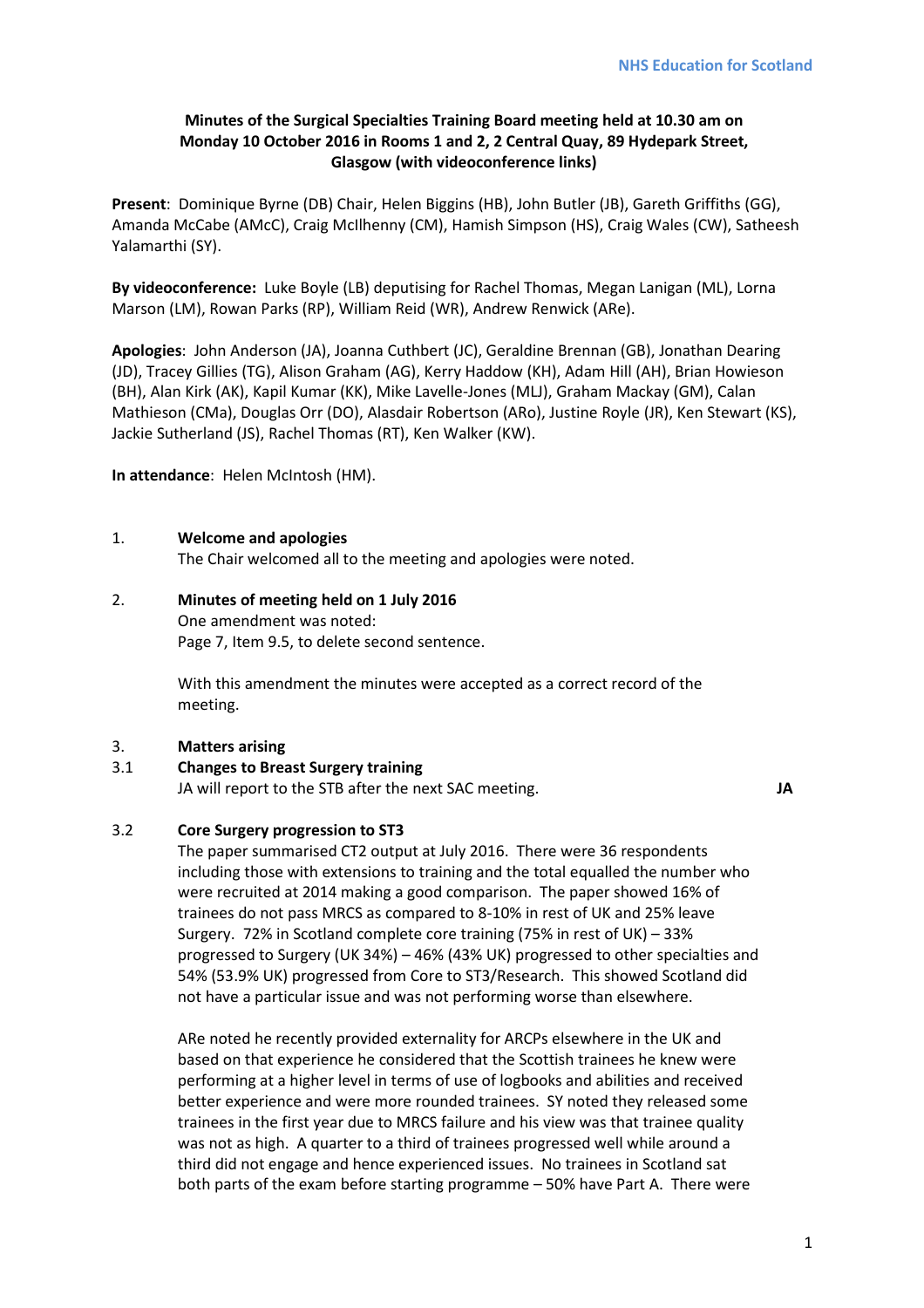no specific training courses to support trainees to sit exams but they did use the days provided by the College. ARe felt the biggest issue was trainees at the end of CT1 without Part A putting pressure on themselves to get both Parts at the same time. DB proposed requiring trainees to have Part A by the end of CT1 otherwise they could be given an Outcome 2. LM noted externals did not approve and LB felt it was unnecessarily harsh to award an Outcome 3 and reported Medicine specialties awarded Outcome 2s for exam failures. ARe felt it was easier to manage at the end of CT1 rather than at CT2 as this would require extra posts; DB noted trainees can have up to a year's extension to training in total so this would impact on HST. There were potential implications whatever they did. ARe felt it was better for trainees to leave Surgery at this stage and experience gained in was useful for those moving into other specialties.

The group discussed the reasons why the 12 respondents did not gain posts and instead went into locum posts – whether this was because they did not perform as well or there was a high competition rate in specialties to which they applied. It was acknowledged Plastic Surgery trainees generally needed an extra LAT year; T & O also often needed further experience not met by 2 years in core training. Overall it was felt that core training plus one year would be a better model.

RP felt it would be helpful to track the group of 12 to check where they were in 12 months' time and in future for this work to done annually for each cohort. DB will ask JA to take this forward. **JA**

### 3.3 **Changes to Urology procedures for CCT**

CM noted this was discussed at the SAC meeting last week which he was unable to attend. He has written to the SAC Chair registering his disagreement but as yet has received no response. He will update the group at the next meeting after receiving the minutes of the SAC meeting. **CM** 

#### 3.4 **ARCP process – NES guidance**

DB's tabled paper listed ARCP evidence requirements for SOAR/ISCP and what must be updated. As required evidence varied from year to year the paper will crossreference websites e.g. College. He stressed the need for each trainee to have a Learning Agreement signed off in advance of the ARCP online review (likely to be set at 2 weeks). All evidence must be recorded including that from previous training years as well as evidence from outwith training programme as long as this was dated and not too long ago or time limited. Trainees must be informed of their outcome 4 weeks' before the face-to-face meeting if one is required. ARCP dates can be set at the beginning of the training year and trainees informed which will give them time to gather required evidence. Guidance will be issued at the same time and this will act as a reminder for trainees and TPDs to ensure trainees were aware of the requirements. The group agreed the guidance should specifically state that trainees failing to submit evidence 2 weeks before ARCP should be sent a written letter; DB will check whether it was planned to include this in the generic introductory guidance.

WR stressed the need for consistent ARCPs across Scotland. Engagement with the process throughout training was crucial as this was part of the professionalism standard and trainees and trainers were expected to fully participate. Educational Supervisors must sign off SOAR declarations and trainees must collate required evidence. Standard operating procedures were essential and must be adhered to

**DB**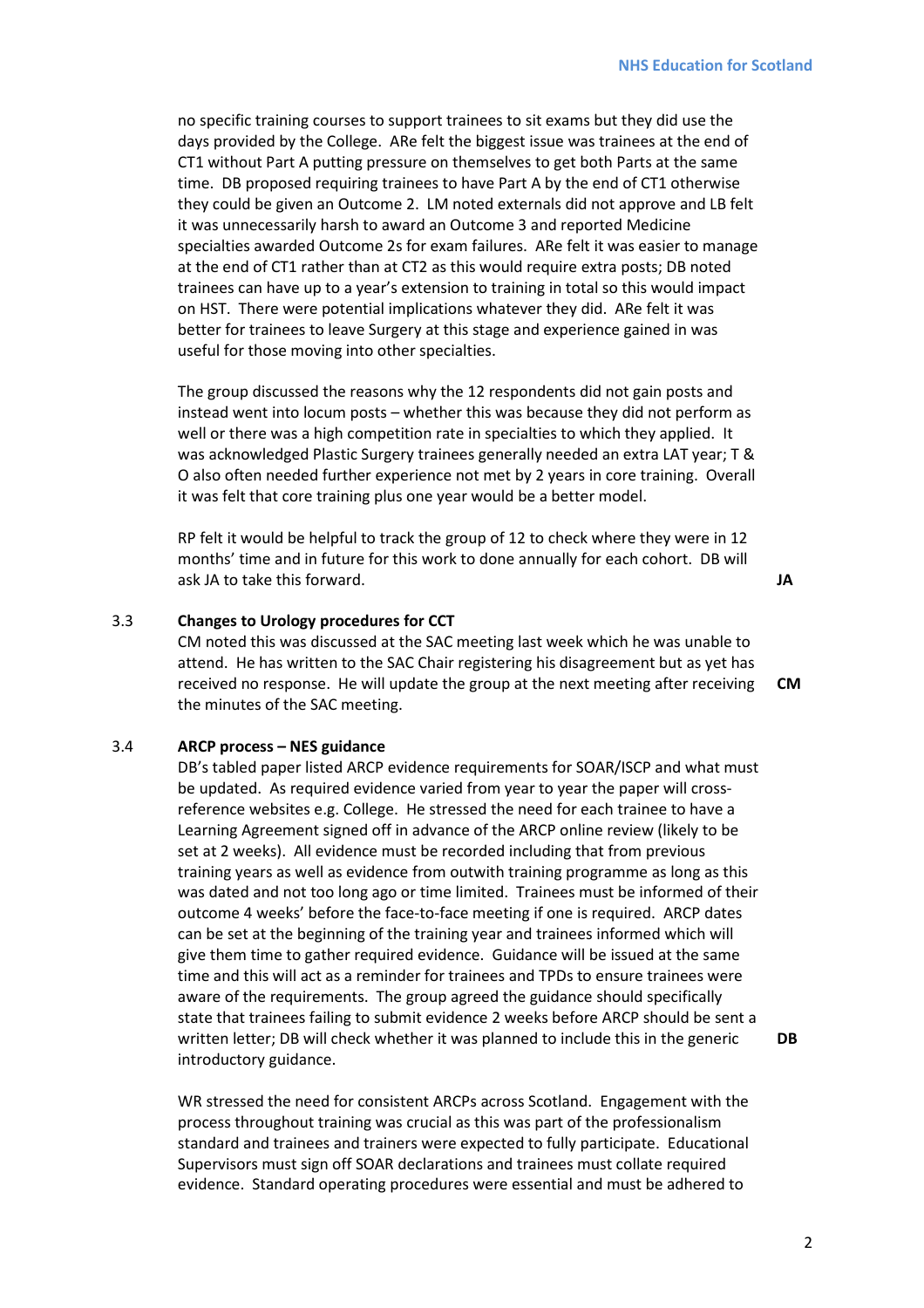and an Outcome 5 must mean the same wherever it was awarded and also when converted to an Outcome 1 or 2. The same applies to seeing trainees for nonstandard outcomes – all correct procedures must be followed. He noted England was interested in the pilot which Scotland will run in November/December.

### 3.5 **T&O early years' curriculum**

Representatives will meet immediately after the STB meeting to discuss how to move forward. A paper will be produced for the next STB meeting. **Agenda Agenda** 

#### 4. **Scotland Deanery**

#### 4.1 **Deanery Newsletter**

The March 2016 newsletter was circulated for information.

#### 4.2 **Quality management report**

ML reported QRPs were completed and the team was now working on building a calendar for next year and will circulate information to TPDs. WR thanked all for their input to the process which has produced good data. The general view was there were no real surprises and red flags from last year have changed to pink/black/green showing they were making inroads into improving programmes and there was better engagement from employers. DB also noted the very helpful preparatory work by the Quality team and especially Adam Hill on data analysis and presentation.

37 visits were scheduled for next year however where possible they will aim to do one visit where Core and HST were to be visited and some may also be 'good practice visits' so the number should reduce.

#### 4.3 **SAC representatives' expenses – NES**

DB reported that Surgery SAC representatives have historically claimed expenses from their Health Boards however there was now a willingness from NES to consider the arrangement. Some STB members were also SAC representatives and therefore do not need such an arrangement. SAC representation was not geographical but was based on experience and information. The group agreed it was not necessary to formalise arrangements as long as information from SAC members was communicated to specialty representatives. Specialty representatives will ask SAC representatives to summarise information/provide minutes of meetings as required.

**Specialty reps** 

### 5. **Recruitment**

#### 5.1 **2016 updates from specialties**

• *CST* 

Forty-eight posts were advertised last year and all West posts filled and were likely to fill this year. The East programme had some gaps in difficult to fill posts.

#### • *Urology*

CM reported they were able to fill late LAT posts via national selection and although 2 people appointed to post subsequently withdrew they were able to appoint other candidates in their places. He flagged their withdrawal as a professionalism issue. WR said there was a divergence of opinion however felt those who withdrew should be sent a formal letter noting that this was unacceptable. GG agreed this was unprofessional but there was little they could do before the contract of employment was signed. CM felt it would be appropriate for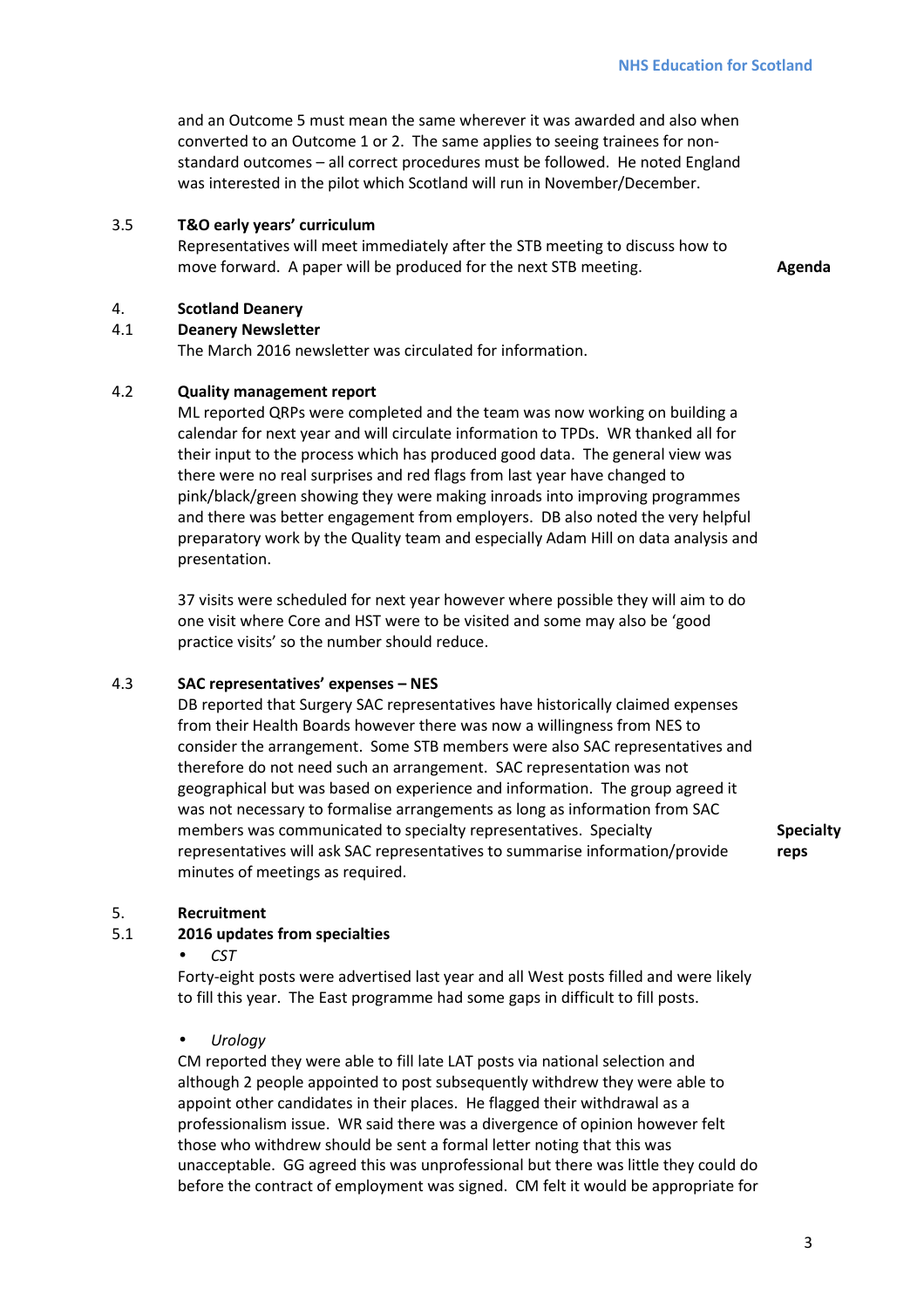a letter from the Head of national selection to be sent to those who withdrew after appointment.

The group agreed the principle of late appointment worked well.

### • *Paediatric Surgery*

All posts filled; they will advertise one post in August 2017 and potentially a second.

WR noted NES was unable confirm whether backfill arrangements for NTN holders OOPR for 1-2 years would be funded this year as information was not yet available from Scottish Government/Health Boards. He also noted NES would be sympathetic to backfilling NTN posts in the event of long term sickness absence however this was a regional decision.

### • *Cardiothoracics*

JB reported a national desire to extend ST1 recruitment and so they will recruit to one ST1 level post in August and one LAT to backfill an OOP.

### • *T & O*

Recruitment went well and it was hoped this would repeat next year – applicant ratio was 10:1. Interview dates have been set for the beginning of February in Glasgow.

### • *OMFS*

There were 2 vacant slots – one for recruitment in August 2017 and one identified for an IDT.

## 5.2 **Remote & Rural Surgery**

### 5.2.1 **Attitudes of General Surgery trainees**

### 5.2.2 **Core Surgical Training placement**

The group considered a summary paper of a survey by 2 trainees on attitudes of General Surgery trainees to Remote & Rural Surgery. Main barriers were skills and specialisation which fitted well with the Shape of Training development although the survey's response rate was only 50%. Remote & Rural experience was already provided for CST trainees in the East and SY reported that trainees were generally happy with the exposure. There have been some issues in Stornoway where locums covered vacant consultant posts and this has affected the quality of training however the posts in Fort William, Stornoway and Elgin were all very popular.

ARe said he would be happy to consider providing experience in Oban for the West if they could move a salary or use a vacant GPST slot on an ad hoc basis. WR said funding models and approvals would have to be considered and discussed with Scottish Government e.g. short term exposure for 2 weeks as a 'taster'. A major review of unfilled GP posts/programmes was ongoing and there will be a major reconfiguration of existing posts so the model may be challenging. Any proposal would have to be taken to the Transitions Group with clear information on benefits. The group agreed DB will ask JA to provide a paper for discussion. DB will also organise a virtual meeting with ARe and SY to consider Remote & Rural CST exposure in the West.

**JA, DB**

#### 6. **Updates**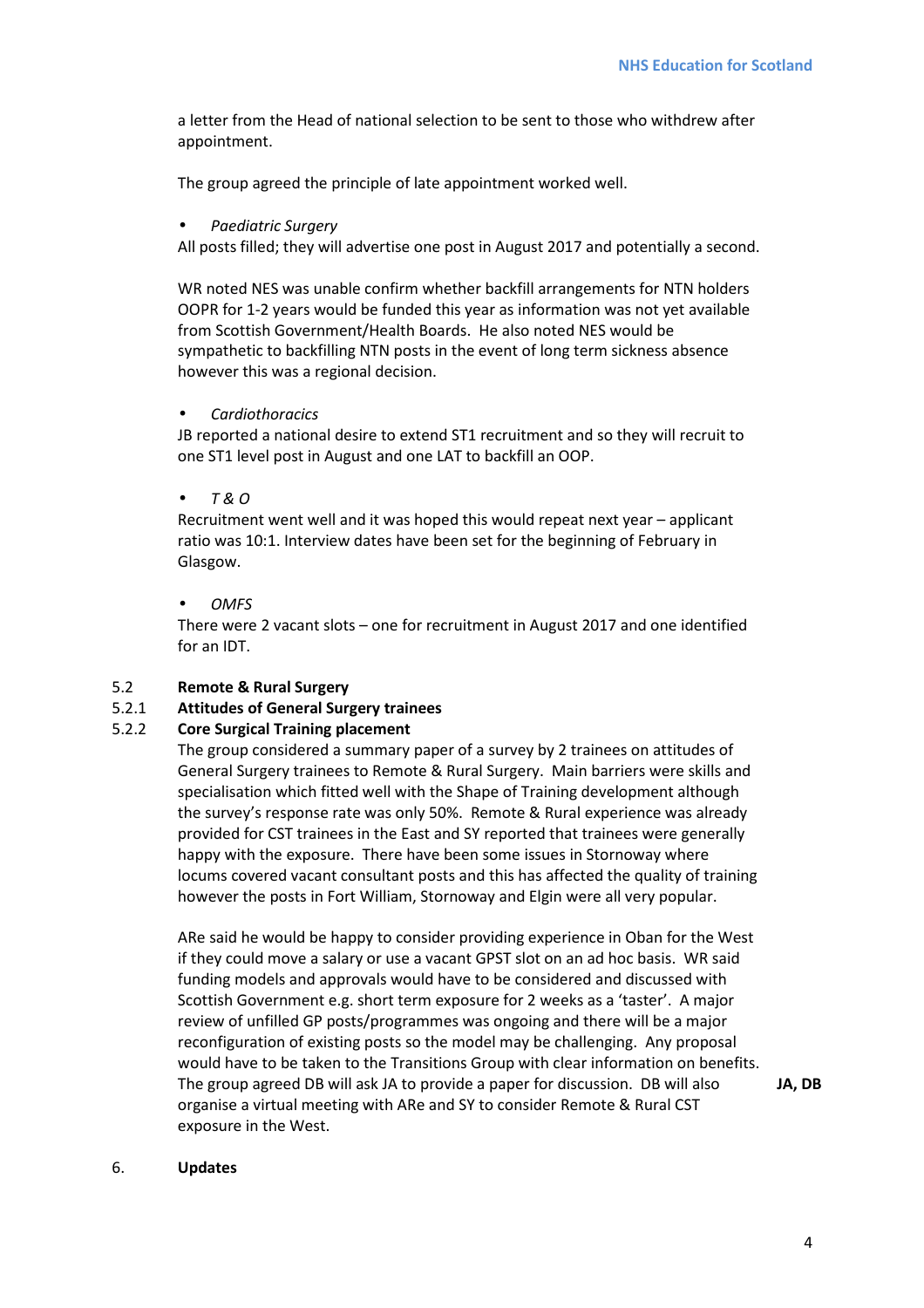## 6.1 **Service**

No update was received.

## 6.2 **Specialties**

## • *CST East*

SY reported a trainee was working on assessing the quality of training by comparing logbooks. The results will be available next year.

# • *Paediatric Surgery*

AMcC noted she and the General Surgery TPD were currently looking for ways to backfill General Surgery commitments to enable a trainee to have experience in General Surgery of Childhood. She will keep the STB informed. DB said a precedent has already been set in Glasgow but this was dependent d on available finance/salaries moving a salary could affect the future of the vacancy. RP further noted a precedent in the South East regarding an OOP at ST6/7 level. The trainee should be encouraged to get experience in outreach as well as the operating list to maximise the value of the placement.

## • *Cardiothoracic*s

Noted: Deanery visit at the end of November.

## • *T & O*

HS reported a pan Scotland training day was held on 1 September; this was very well received and will run again next year. The group noted T & O in Scotland scored very highly in the BOTA survey – 4 of the top 7 were Scottish programmes.

### 6.3 **SAC update**

GG noted work on the General Surgery curriculum by HEE and the English college. There will be a single curriculum for all UK for pilot and non pilot trainees.

### 6.4 **Academic**

No academic update was received.

## 6.5 **MDET**

WR noted the Triennial Review took place on Friday 7 October. No firm information from the GMC on its review will be received before January 2017. RP reported the Transitions Group approval for 2 posts to re-allocate from General to Vascular Surgery. Formal approval would have to be sought for any future reallocations.

### 6.6 **Colleges**

RP reported the College Council met on Friday 7 October when it focused on Shape of Training and the General Surgical pilot and agreed general support for single curriculum.

GG confirmed the pilot will focus on 3-4 main areas – environment/process of training and contribution of non-medically qualified staff. The programme was likely to be runthrough via the Core selection process provided there was a robust and benchmarking process at ST3 standard. The curriculum will be based on high level outcomes so will include entrustable areas and assessment via workplace based assessments etc – the pilot will use more enhanced assessment (EPAs).